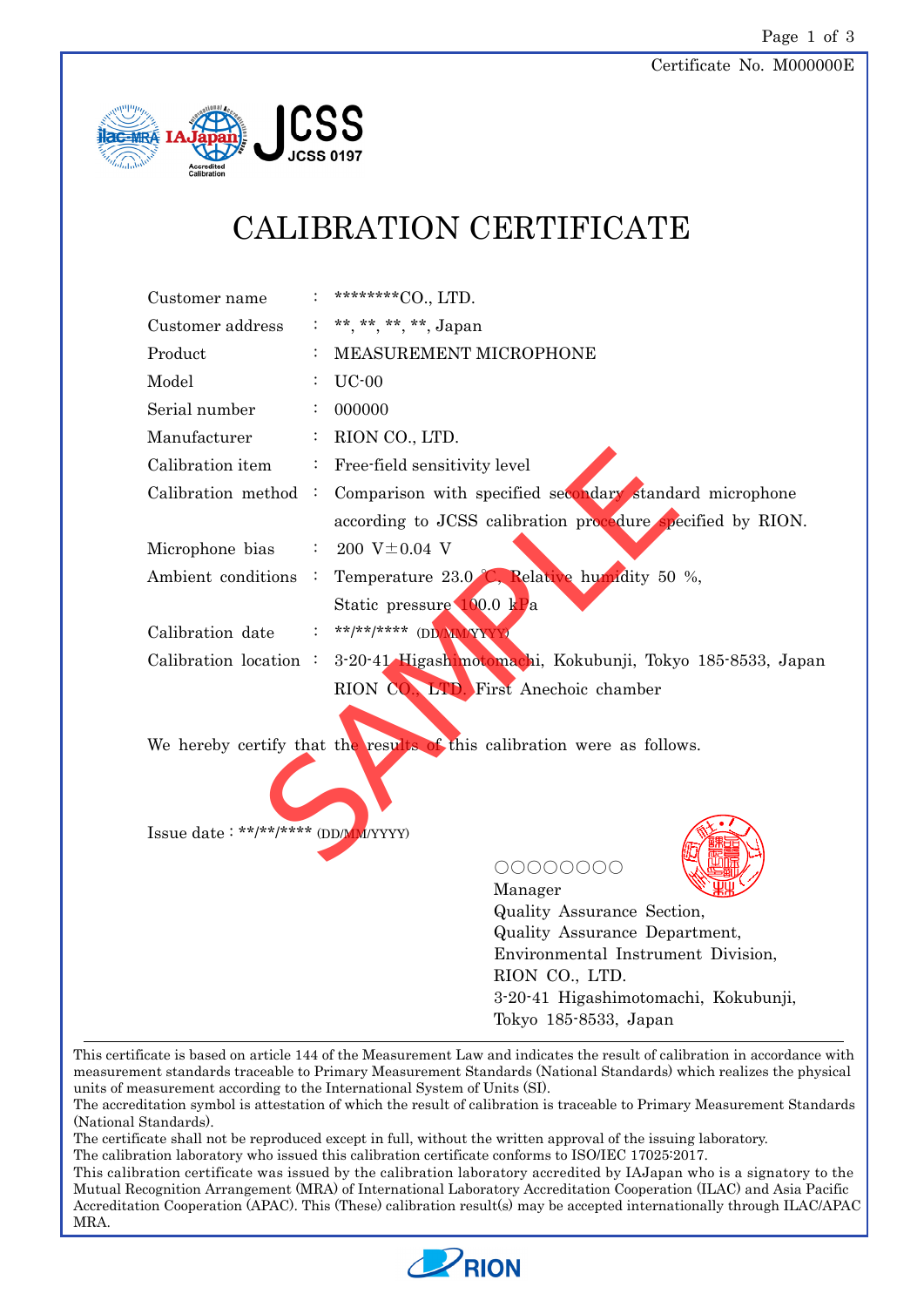Certificate No. M000000E

## Page 2 of 3

#### 1. Free-field sensitivety level

| Frequency<br>(Hz) | Measured<br>(dB) | Expanded Uncertainty *<br>(dB) |
|-------------------|------------------|--------------------------------|
| $20\,$            | $-26.8$          | 0.4                            |
| 25                | $-26.7$          | 0.4                            |
| 31.5              | $-26.7$          | $\rm 0.3$                      |
| 40                | $-26.7$          | $\rm 0.3$                      |
| $50\,$            | $-26.7$          | $\rm 0.3$                      |
| 63                | $-26.6$          | $\rm 0.3$                      |
| 80                | $-26.7$          | $\rm 0.3$                      |
| 100               | $-26.7$          | 0.3                            |
| $125\,$           | $-26.8$          | 0.3                            |
| 160               | $-26.8$          | O.                             |
| 200               | $-26.8$          | 0.2                            |
| 250               | $-26.9$          | 0.2                            |
| $315\,$           | $-26.9$          | 0.2                            |
| 400               | $-26.9$          | $\rm 0.2$                      |
| 500               | $-26.9$          | $\rm 0.2$                      |
| 630               | 27.0             | $\rm 0.2$                      |
| 800               | $-27.0$          | $\rm 0.2$                      |
| 1000              | 27.0             | $\rm 0.2$                      |
| 1250              | $-27.0$          | $\rm 0.3$                      |
| 1600              | $-27.0$          | $\rm 0.3$                      |
| 2000              | $-27.0$          | $\rm 0.3$                      |
| 2500              | $-27.0$          | $\rm 0.3$                      |
| 3150              | $-27.0$          | $\rm 0.3$                      |
| 4000              | $-27.0$          | $\rm 0.3$                      |
| 5000              | $-27.1$          | $\rm 0.3$                      |
| 6300              | $-27.1$          | $\rm 0.3$                      |
| 8000              | $-27.4$          | $\rm 0.3$                      |
| 10000             | $-27.7$          | $0.5\,$                        |
| 12500             | $-27.9$          | $0.5\,$                        |
| 16000             | $-28.4$          | $0.5\,$                        |
| 20000             | $-29.2$          | $0.5\,$                        |

Free-field sensitivity level: re 1 V/Pa

\* Defines an interval estimated to have a level of confidence of approximately 95 %. Coverage factor  $k=2$ 

Calibration result is the calibration value in ambient conditions during calibration.